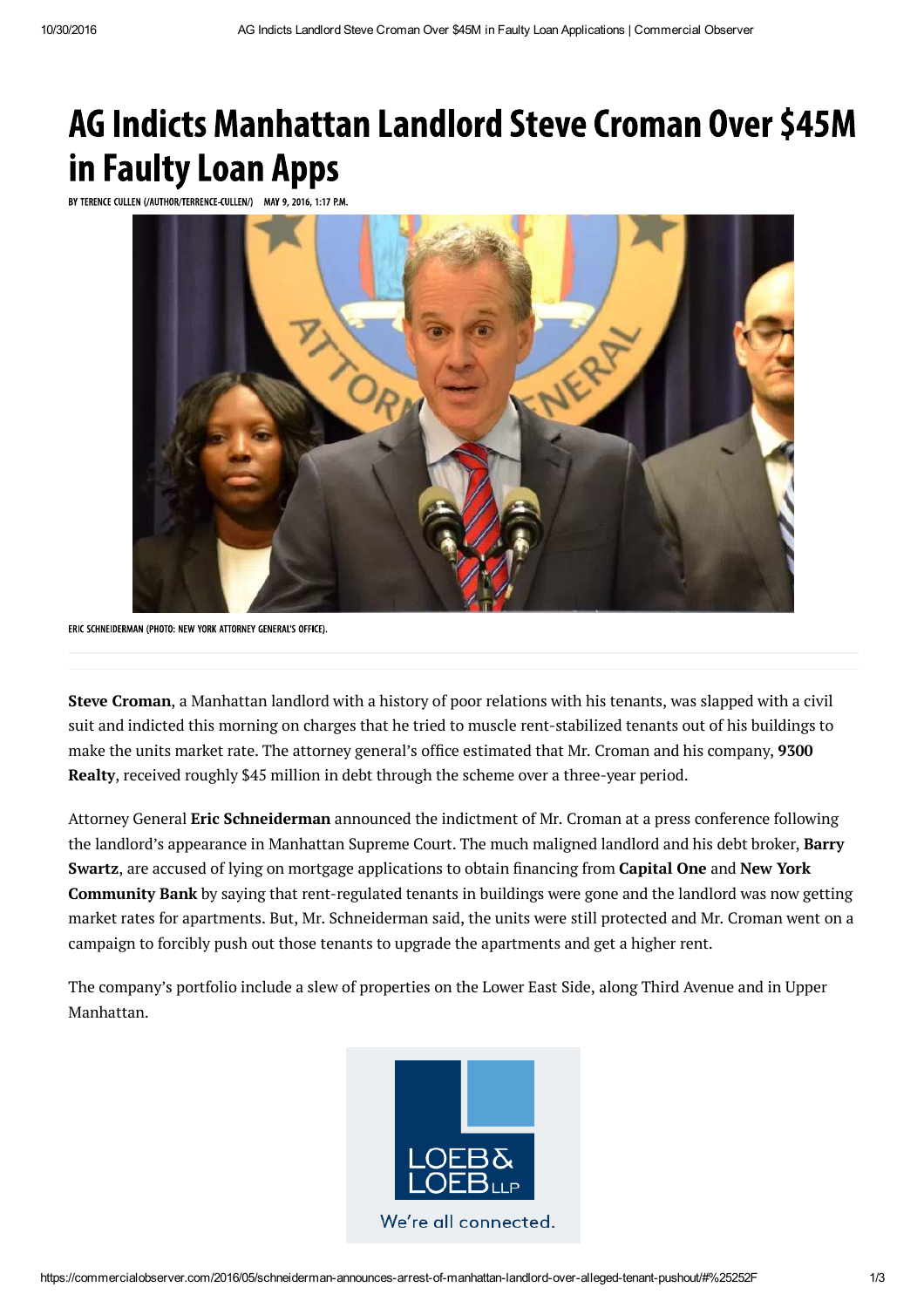Mr. Croman was able to keep \$1 million

(http://www.crainsnewyork.com/article/20160509/REAL\_ESTATE/160509870/east-village-landlord-arrested-oncriminal-charges-also-sued-over) he would have been forced to pay to lenders if not for the favorable terms granted as a result of the falsified documents, according to *CrainĎs New York Business* citing the complaint.

Mr. Croman, who was hit with a 20-count indictment on charges including grand larceny and filing false documents, has been the subject of a probe by the attorney general for nearly two years. He came under investigation in July 2014 over allegations that he was using illegal tactics to force out rent stabilized tenants. Mr. Swartz was charged with 15 counts of grand larceny, falsifying business records and scheme to defraud.

Each executive faces up to 25 years in prison if convicted, Mr. Schneiderman said. Mr. Croman surrendered himself to authorities and was arraigned this morning. He was released on \$500,000 in cash bail (http://www.nydailynews.com/new-york/manhattan/nyc-landlord-steve-croman-arrested-threatening-tenantsarticle-1.2629980), according to the New York *Daily News*. It wasn't

In today's announcement, Mr. Schneiderman took several shots at "Mr. Croman and his cronies" and said, "This guy was essentially the Bernie Madoff of landlords." He said the arrest was one of the largest take downs of a landlord in recent memory.

**Laura Brevetti**, the attorney for Mr. Swartz, declined to comment.

Mr. Schneiderman's office also filed a civil lawsuit today in New York State Supreme Court against Mr. Croman over allegations of tenant harassment throughout his portfolio. In that case, he's accused of trying to buy out rent-stabilized tenants, incentivizing his employees to push out those tenants and firing lawsuits against those residents. Mr. Schneiderman said the accused would walk around his office chanting "buyouts, buyouts" and gave bonuses of up to \$10,000 to property managers who were successful in getting tenants to leave. Mr. Swartz was not directly named in the civil suit.



**Anthony Falconite**, a **New York Police Department** retiree who became a private investigator for the landlord, was also named in the suit for allegedly stalking renters as part of Mr. Croman's effort. Mr. Schneiderman's office had served the ex-cop with a cease and desist order two years ago, which the attorney general said today Mr. Falconite had ignored. The lawsuit also indicates that Mr. Falconite would stalk tenants and follow them as far as New Jersey to make threats.

"Our civil action alleges he continued to willfully and flagrantly defy the law," Mr. Schneiderman said.

**Benjamin Brafman**, the attorney for Mr. Croman, said via a statement that his client pleaded not guilty, and intends to "address all issues in a responsible fashion." Mr. Brafman also that today's charges don't have anything to do with the long-standing allegations of harassing tenants.

Manhattan Borough President **Gale Brewer** issued a statement applauding both cases against Mr. Croman.